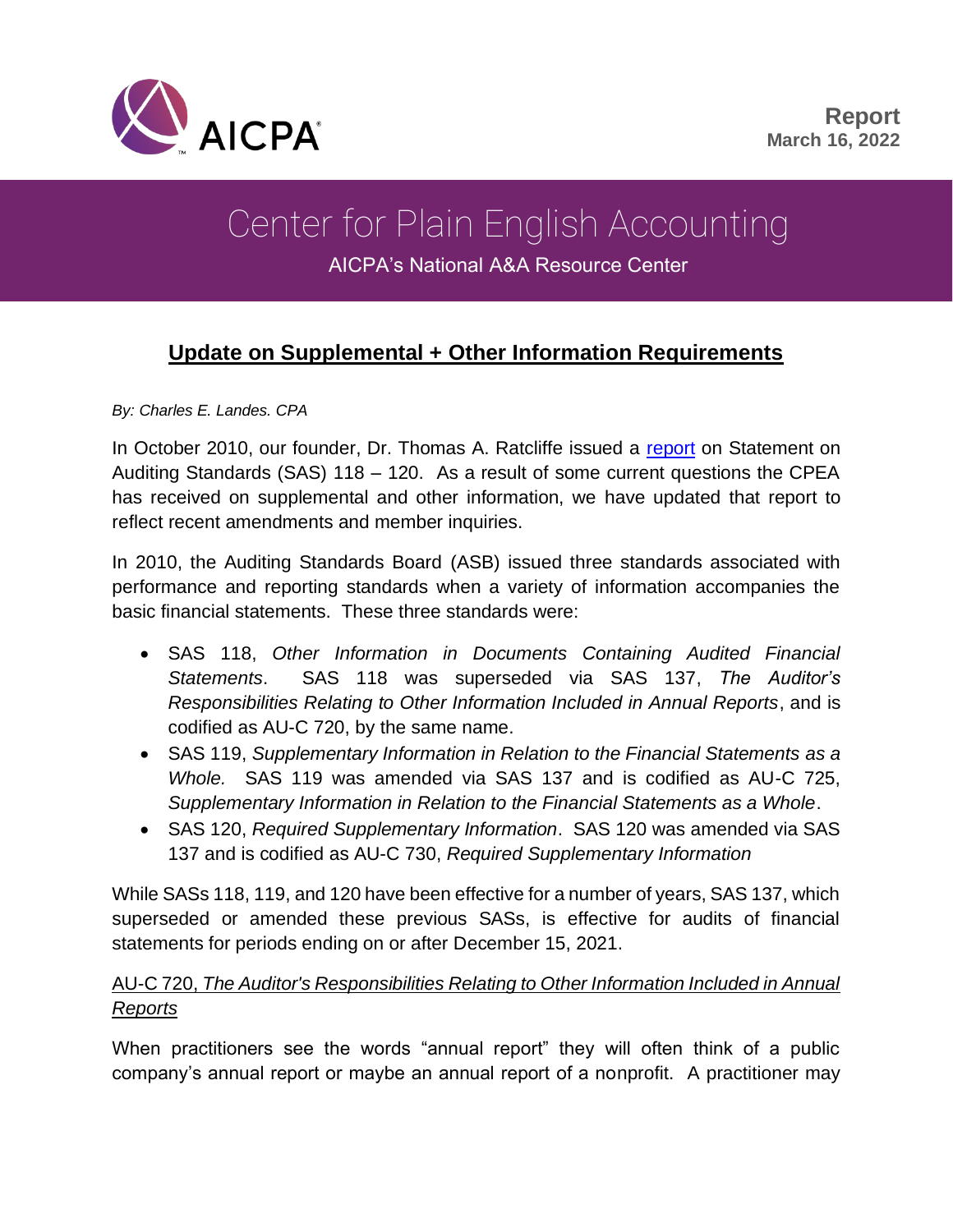not think that the term annual report could include something as simple as a PDF file that contains the auditor's report, the entity's financial statements, and other information (OI).

Therefore, practitioners should not be lulled to sleep by the words "annual reports" in the title. The definition of annual reports, as used in AU-C 720 includes:

"…a document, or combination of documents, typically prepared on an annual basis by management or those charged with governance in accordance with law, regulation, or custom, the purpose of which is to provide owners (or similar stakeholders) with information on the entity's operations and the entity's financial results and financial position as set out in the financial statements."

The determination as to what constitutes an entity's annual report is subject to judgment and can be difficult to determine if the entity does not have a regulatory requirement to prepare an annual report or a framework that dictates what that annual report should constitute. Key to the auditor making this judgment is the discussion, as required by AU-C 720,<sup>1</sup> with management regarding which document or documents comprise the annual report, if any. If management and the auditor conclude that the entity does not prepare an annual report AU-C 720 would not apply.

AU-C 720 clarifies that even though a document may be referred to as an *annual report*, such document may not meet the definition of an *annual report* for purposes of required application of AU-C  $720.<sup>2</sup>$  On the other hand, an annual report does not have to be titled "annual report" to meet the definition. An annual report for purposes of applying AU-C 720 could be any document (electronic or paper) containing annual audited financial statements and the auditor's report, if it also includes other information (OI). The OI could be financial or nonfinancial. This could include any document, even if drafted in whole or in part by the auditor.

# **Example**



The following are examples of information that may appear within an annual report (the existence of such information in a document does not determine whether or not an "annual report" has been prepared):

- A summary of key financial results, such as net income, sales and other operating revenues, and purchases and operating expenses.
- Selected operating data, such as income from continuing operations by major operating area, or sales by geographical segment or product line.

<sup>1</sup> Paragraph .13a of AU-C 720.

<sup>2</sup> Paragraph .A9 of AU-C 720.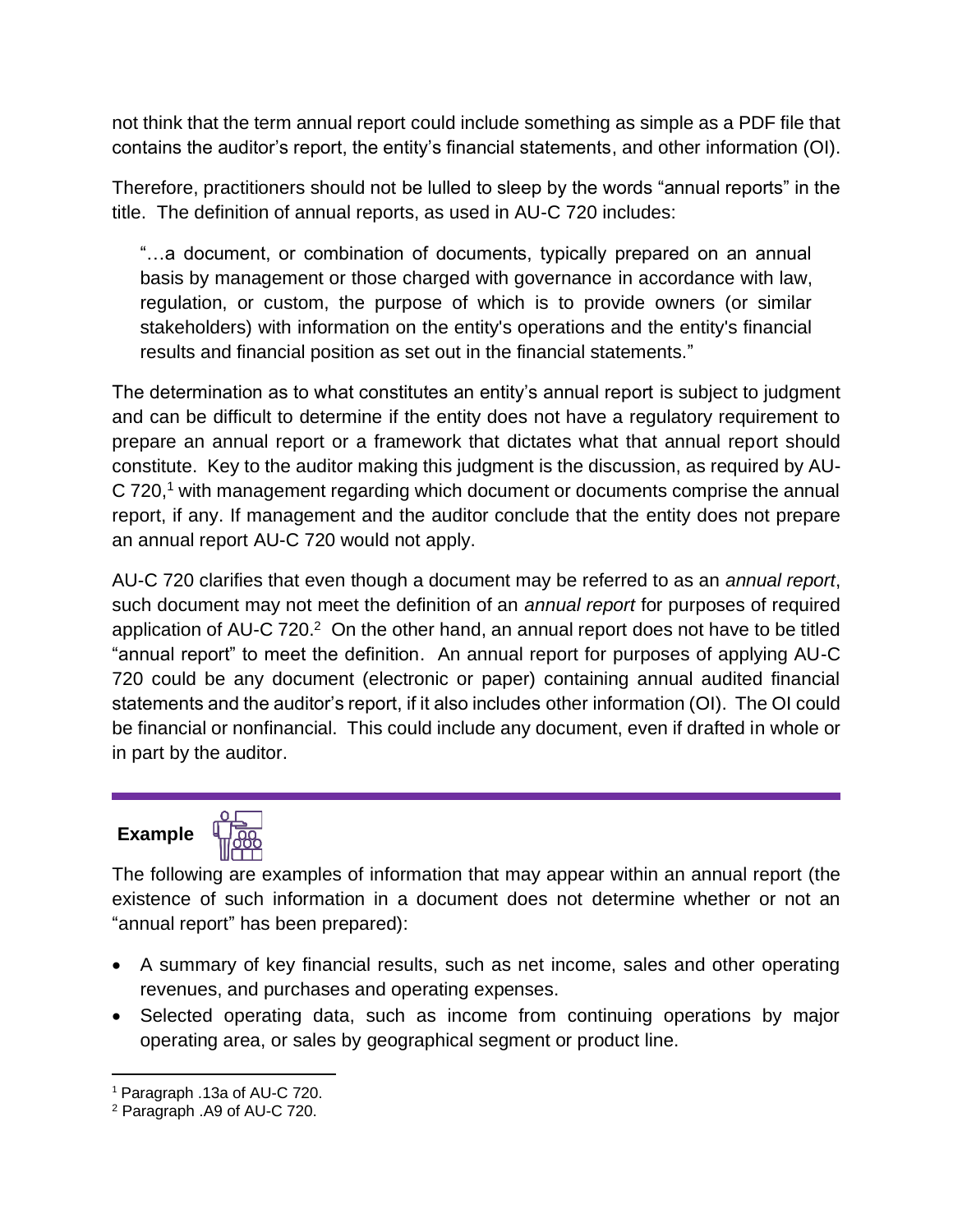- Schedules of various accounts such as a schedule of management and administration expenses, a consolidating balance sheet or income statement schedule, or a schedule of property, plant, and equipment.
- General descriptions of the business environment, outlook, or strategy.
- Explanations of specific factors influencing the entity's profitability in specific segments.

AU-C 720 does not apply to supplemental information (SI) when AU-C 725 applies, nor does it apply to required supplementary information (RSI) addressed by AU-C 730. (AU- $C$  720.09)<sup>3</sup>

*Practice Note*: Let's assume that management includes, in a document containing annual audited financial statements and the auditor's report thereon, consolidating information and a schedule of administrative expenses that provides a detailed breakdown of the administrative expense line in the basic income statement. Are these schedules SI or OI? The answer depends.

If the auditor is engaged to report on whether the consolidating information and administrative expenses are fairly stated in relation to the financial statements as a whole, the information is considered SI and the auditor would apply AU-C 725.

If the auditor is not engaged to report on the information and such information is included in an annual report (as defined), the information is considered OI and the auditor would apply AU-C 720.

We discuss our views below if neither AU-C 725 nor AU-C 720 apply to a document containing annual audited financial statements and the auditor's report.

If, based on discussion with management, it is determined that the entity prepares an annual report (as defined), the auditor is required to obtain management's written acknowledgement regarding which document or documents comprise the annual report.

When OI exists in an annual report, the practitioner is required to read the OI and consider whether a material inconsistency exists between the OI and the financial statements. While reading the OI, the practitioner should remain alert for indications that a) a material inconsistency exists between the OI and the practitioner's knowledge obtained in the audit or b) a material misstatement of fact exists or the OI is otherwise misleading. A practitioner is not responsible for searching for omitted information or for the completeness of the OI.

<sup>3</sup> Paragraph .09 of AU-C section 720.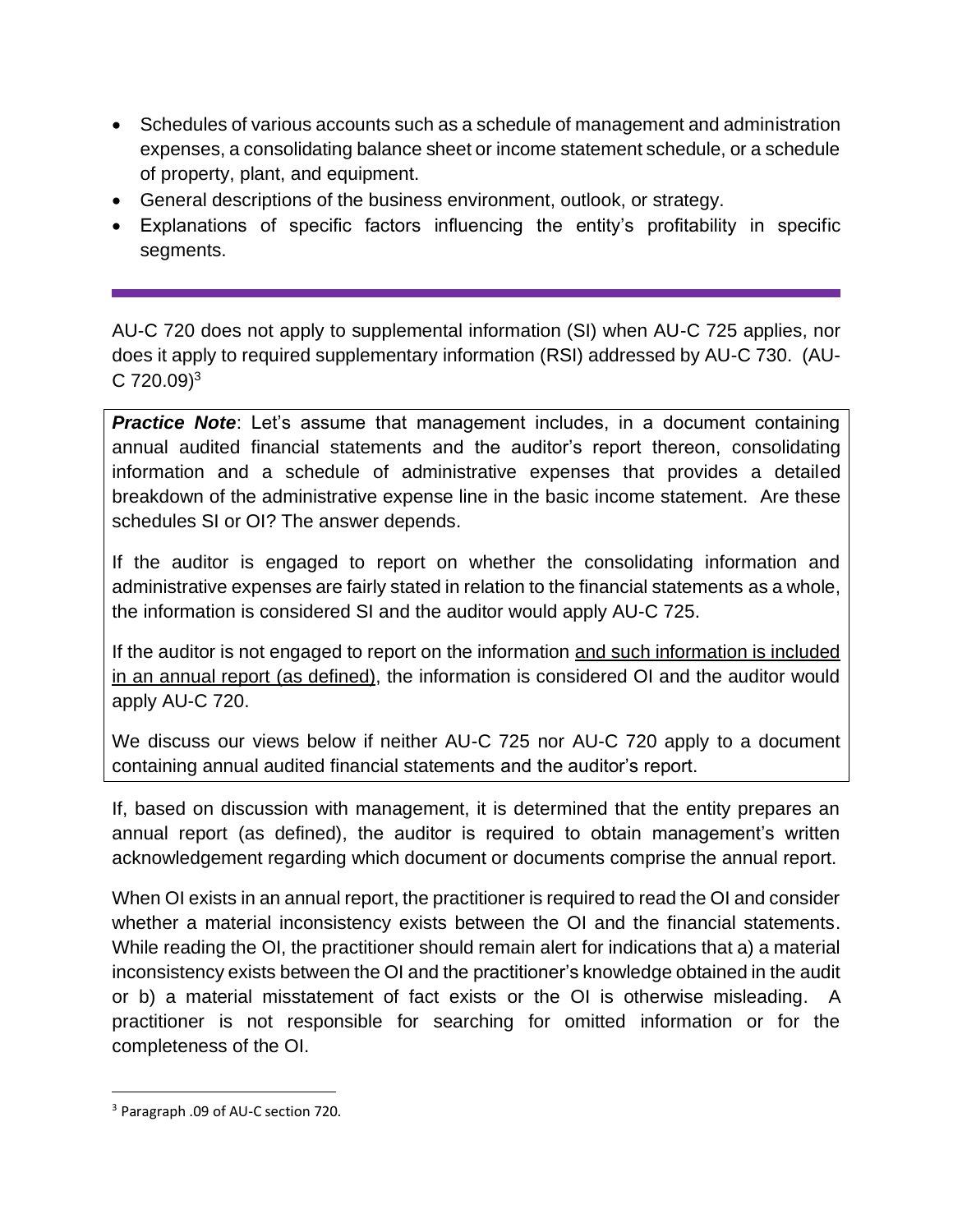As the basis for the auditor's consideration whether a material inconsistency exists between the OI and the financial statements, the auditor should compare selected amounts or other items in the OI (that are intended to be the same as, to summarize, or to provide greater detail about the amounts or other items in the financial statements) with such amounts or other items in the financial statements.

If the practitioner identifies what appears to be a material inconsistency (or becomes aware that the other information appears to be materially misstated), the practitioner should discuss the matter with management and, if necessary, perform other procedures to conclude:

- Whether a material misstatement of the OI exists
- Whether a material misstatement of the financial statements exists
- Whether the auditor's understanding of the entity and its environment needs to be updated

If, at the date of the auditor's report on the financial statements, the auditor has obtained all of the OI, while the practitioner is not required to provide an opinion or any form of assurance on the OI, the practitioner is required to report on the OI in a separate section in the auditor's report with the heading "Other Information" or other appropriate heading. AU-C 720.24 sets forth the reporting requirements, including how to report on OI when the practitioner has concluded that an uncorrected material misstatement of the OI exists.

## **Example**



Assume an entity includes in an annual report various financial and nonfinancial information along with their audited annual consolidated financial statements and the auditor's report thereon. The auditor has not been engaged to report on whether the information is fairly stated in relation to the financial statements; therefore, AU-C 720 applies (since it has been determined that an annual report has been prepared). In auditing the entity and from reading the OI, the auditor becomes aware of a material misstatement in the OI. Because the auditor is aware of a material misstatement in the OI, the auditor is required to follow the steps outlined in paragraphs 20-22 of AU-C 720. Assuming that management does not correct the misstatement, the auditor should describe the material misstatement in their report (as per AU-C 720.24).

When some or all of the OI is not available until after the date of the auditor's report on the financial statements, the practitioner should request management to provide a written representation that the final version of the documents will be provided to the auditor when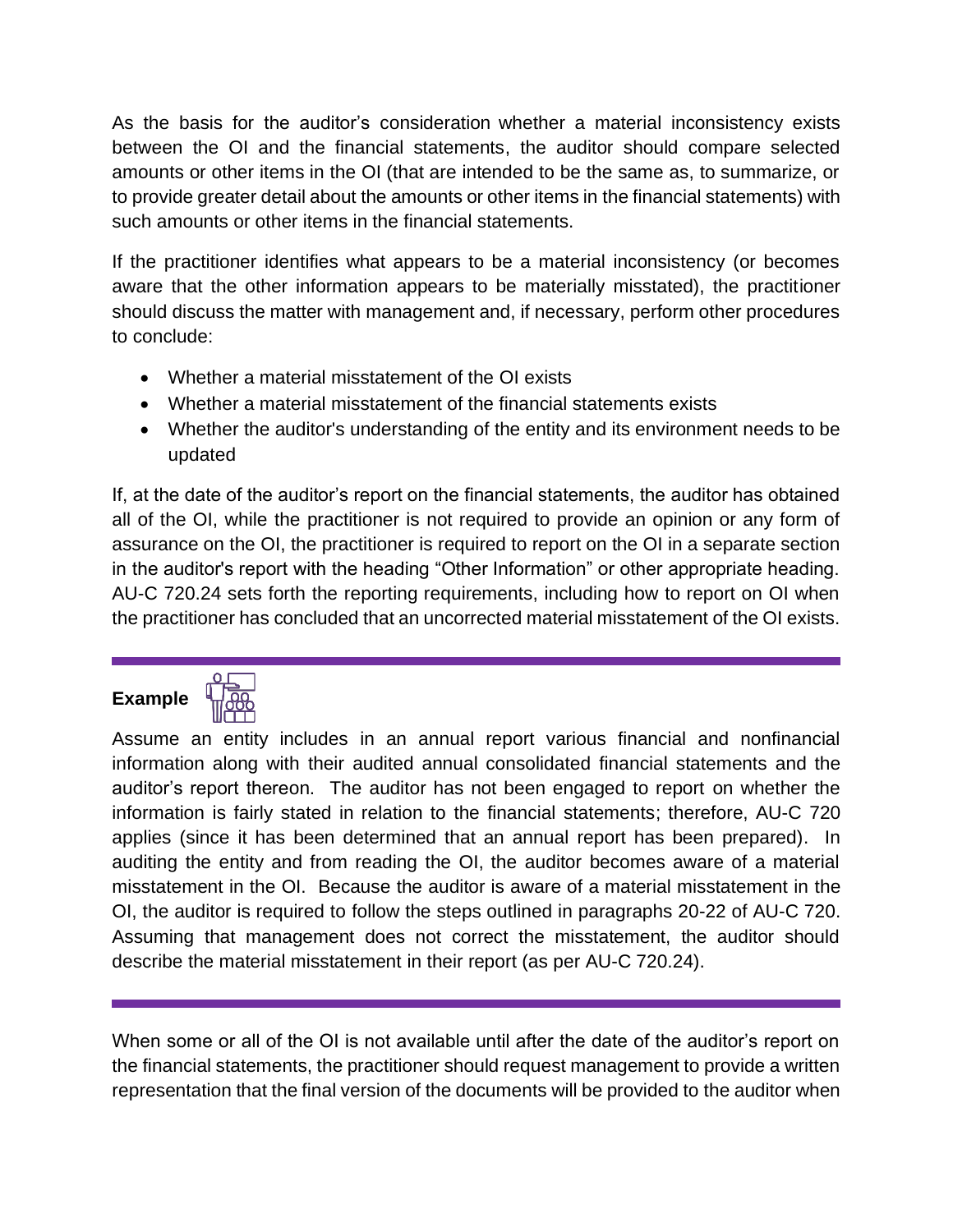available, and prior to the document's issuance by the entity, such that the auditor can complete the procedures required by AU-C 720.

## **Example**



After the issuance of audited annual financial statements, a nonprofit prepares an annual report for donors, which includes various information about operations and services. If the audited financial statements and the auditor's report thereon are included (or incorporated by reference) in the annual report, the financial and nonfinancial information would all be considered OI. Even though the OI is completed after the date of the auditor's report, the practitioner still is required to apply the requirements of AU-C 720, excluding the reporting requirements, before the entity issues their annual report (per AU-C 720.07). 4

#### *CPEA Advice - Risk Management Considerations*:

When a material misstatement is identified in the OI and management refuses to correct the material misstatement, our advice would be for the practitioner to consider the needs of intended financial statement users and whether a description of the uncorrected material misstatement may negatively impact the comprehension and usefulness of the auditor's report on the basic financial statements. In other words, will users be confused by a clean opinion on the basic financial statements but a qualified report on the OI? Based on the auditor's professional judgement, the auditor may make a risk management decision to withdraw from the engagement (when withdrawal is possible under applicable law or regulation), if the misstatement in the OI is not corrected rather than be associated with what may be confusing reports.

Another risk management consideration is what to do with consolidating schedules or other schedules outside the basic financial statements in a document that includes the auditor's report, but that document is not determined to be an annual report in accordance with AU-C 720 and the auditor is not engaged to report on the information under AU-C 725? In these situations, even though AU-C 720 is not applicable because the document is determined to not be an "annual report," CPEA believes it is a best practice for the auditor to voluntarily apply the requirements of AU-C 720 to documents that include the audited financial statements and the auditor's report. The auditor is associated with such documents through the inclusion of the auditor's report. By voluntarily applying the

<sup>4</sup> In May 2022, the AICPA issued TQA 9195.01, *Auditor Reporting When the Entity Issues Its Annual Report Subsequent to its Financial Statements*, to provide additional guidance in those situations.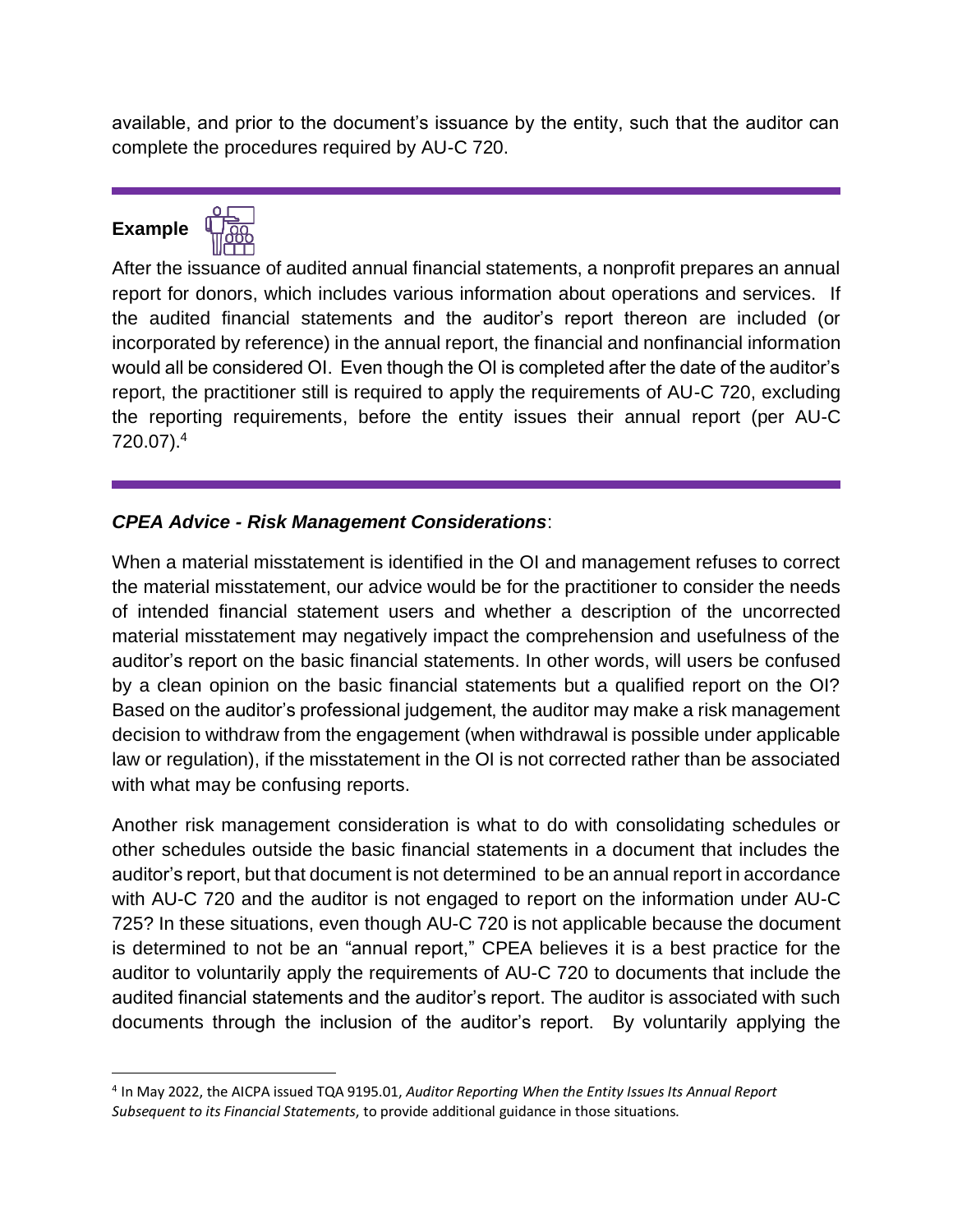requirements of AU-C 720 to these documents, the auditor can reduce their risks of possibly being associated with information that may be materially incorrect or materially inaccurate. Further, in many cases, the auditor is preparing such information as a nonattest service and therefore applying AU-C 720 would not be an inconvenience. In our view, this best practice renders moot the challenging determinations about whether such information is an "annual report" (as defined) when AU-C 725 does not apply.

#### AU-C 725, *Supplementary Information in Relation to the Financial Statements as a Whole*

For purposes of implementing AU-C 725, SI is defined as "information presented outside the basic financial statements, excluding RSI that is not considered necessary for financial statements to be fairly-presented in accordance with the applicable financial reporting framework." This information may be presented in a document containing audited financial statements, or it may be presented separately from the financial statements.

When applying AU-C 725, a practitioner should never "trip-into" AU-C 725 because this section only applies when the practitioner has been engaged to report on whether the SI is fairly stated in relation to the basic financial statements. Many examples of SI in private company financial reporting exist, including SI related to consolidating information, general and administrative expenses, operating expenses, etc. SI is often significant in governmental financial reporting where, as an example, AU-C 725 would be the appropriate guidance to follow when a practitioner is engaged to issue an opinion on the Single Audit schedule of expenditures of federal awards or on combining and non-major fund financial statements.

**Practice Note**: As discussed above, even if the information accompanying the basic financial statements is not subject to AU-C 725 because the practitioner is not engaged to report on the information, the practitioner still is required to apply the requirements of AU-C 720, assuming the information accompanies the entity's annual financial statements in an annual report.

When practitioners are engaged to report on SI, the objectives are to evaluate the presentation in relation to the basic financial statements taken as a whole, and to report on whether the SI is fairly stated, in all material respects, in relation to those financial statements.

As set forth in AU-C 725.07, the practitioner should perform the following procedures using the same materiality level used in the audit of the financial statements:

*a.* Inquire of management about the purpose of the SI and the criteria used by management to prepare the SI, such as an applicable financial reporting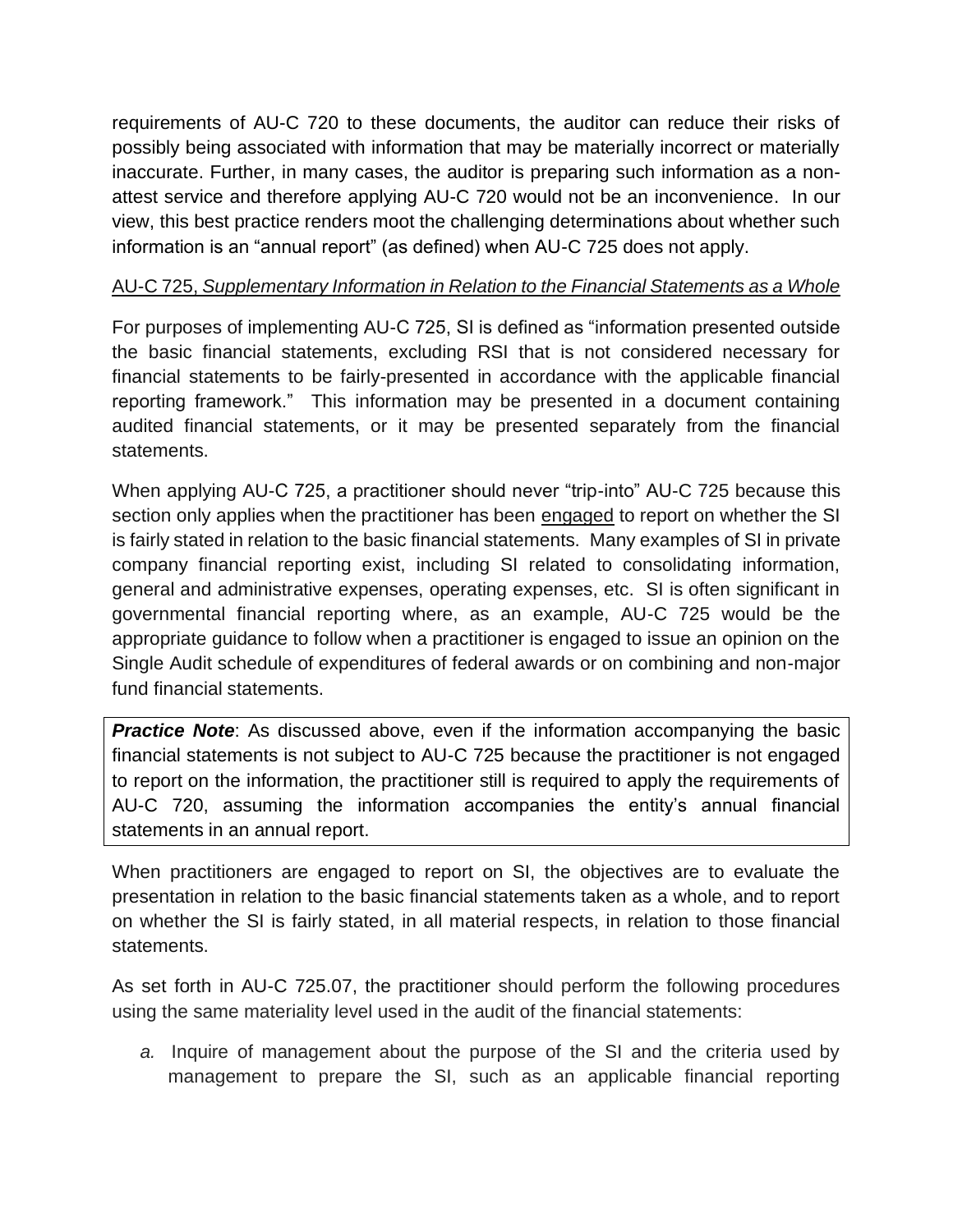framework, criteria established by a regulator, a contractual agreement, or other requirements

- *b.* Determine whether the form and content of the SI complies with the applicable criteria
- *c.* Obtain an understanding about the methods of preparing the SI and determine whether the methods of preparing the SI have changed from those used in the prior period and, if the methods have changed, the reasons for such changes
- *d.* Compare and reconcile the SI to the underlying accounting and other records used in preparing the financial statements or to the financial statements themselves
- *e.* Inquire of management about any significant assumptions or interpretations underlying the measurement or presentation of the SI
- *f.* Evaluate the appropriateness and completeness of the SI, considering the results of the procedures performed and other knowledge obtained during the audit of the financial statements
- *g.* Obtain written representations from management
	- i. that it acknowledges its responsibility for the presentation of the SI in accordance with the applicable criteria
	- ii. that it believes the SI, including its form and content, is fairly presented in accordance with the applicable criteria
	- iii. that the methods of measurement or presentation have not changed from those used in the prior period or, if the methods of measurement or presentation have changed, the reasons for such changes
	- iv. about any significant assumptions or interpretations underlying the measurement or presentation of the SI, and
	- v. that when the SI is not presented with the audited financial statements, management will make the audited financial statements readily available to the intended users of the SI no later than the date of issuance by the entity of the SI and the auditor's report thereon

## **Example**



Assume an entity includes consolidating information along with audited annual consolidated financial statements. The auditor has been engaged to report on whether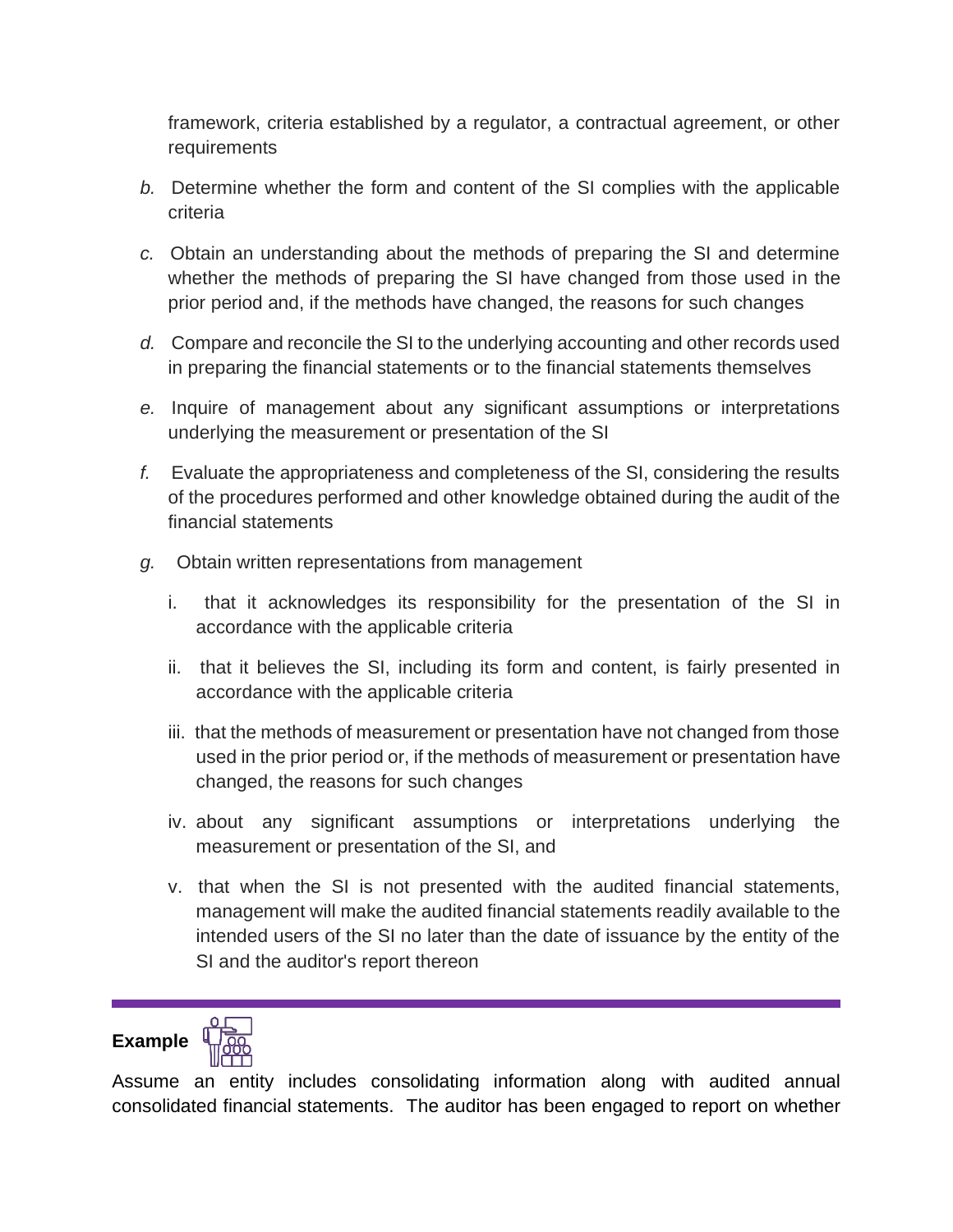the consolidating information is fairly stated in relation to the financial statements; therefore, AU-C 725 applies (the consolidating information is SI). In auditing the entity's financial statements and from applying the procedures in AU-C 725.07 related to the SI, the auditor becomes aware of a material misstatement in how the entity accounted for related party leases (since all the related party leases were eliminated, the consolidated totals are correct). Because the auditor is aware of a material misstatement in one or more columns of the consolidating information, the auditor is required to follow the requirements of AU-C 725.13. In doing so, the auditor should discuss the matter with management and propose appropriate revision of the consolidating information. If management does not revise the consolidating information, the auditor should either:

- a. modify the auditor's opinion on the consolidating information and describe the misstatement in the auditor's report or
- b. if a separate report is being issued on the consolidating information, withhold the auditor's report on the consolidating information

**Practice Note:** Often overlooked are the preconditions that need to be met before it would be acceptable to report on SI. Those preconditions include:

1. The SI needs to be derived from, and it needs to relate directly to, the accounting records underlying the audited financial statements<sup>5</sup>  $-$  for example, it would be inappropriate to apply AU-C 725 to a schedule of officers and senior management since such a schedule does not relate directly to the accounting records underlying the audited financial statements.

2. The information needs to pertain to the same accounting period as the audited financial statements<sup>6</sup>

<sup>5</sup> Practitioners reporting on a Schedule of Expenditures of Federal Awards (SEFA) in relation to the audited financial statements should be aware of AICPA Technical Question & Answer (TQA) 9160.27, *Providing Opinion on a Schedule of Expenditures of Federal Awards in Relation to an Entity's Financial Statements as a Whole When the Schedule of Expenditures of Federal Awards Is on a Different Basis of Accounting Than the Financial Statements*. The TQA acknowledges that there are situations in practice where the SEFA and financial statements are prepared on different bases of accounting. In those cases, the auditor may provide an in-relation-to opinion on the SEFA as long as the schedule can be reconciled back to the underlying accounting and other records used in preparing the financial statements or to the financial statements themselves, and as long as the other conditions and requirements of AU-C 725 are met.

<sup>6</sup> Practitioners reporting on a Schedule of Expenditures of Federal Awards (SEFA) in relation to the audited financial statements should be aware of AICPA Technical Question & Answer (TQA) 9160.36,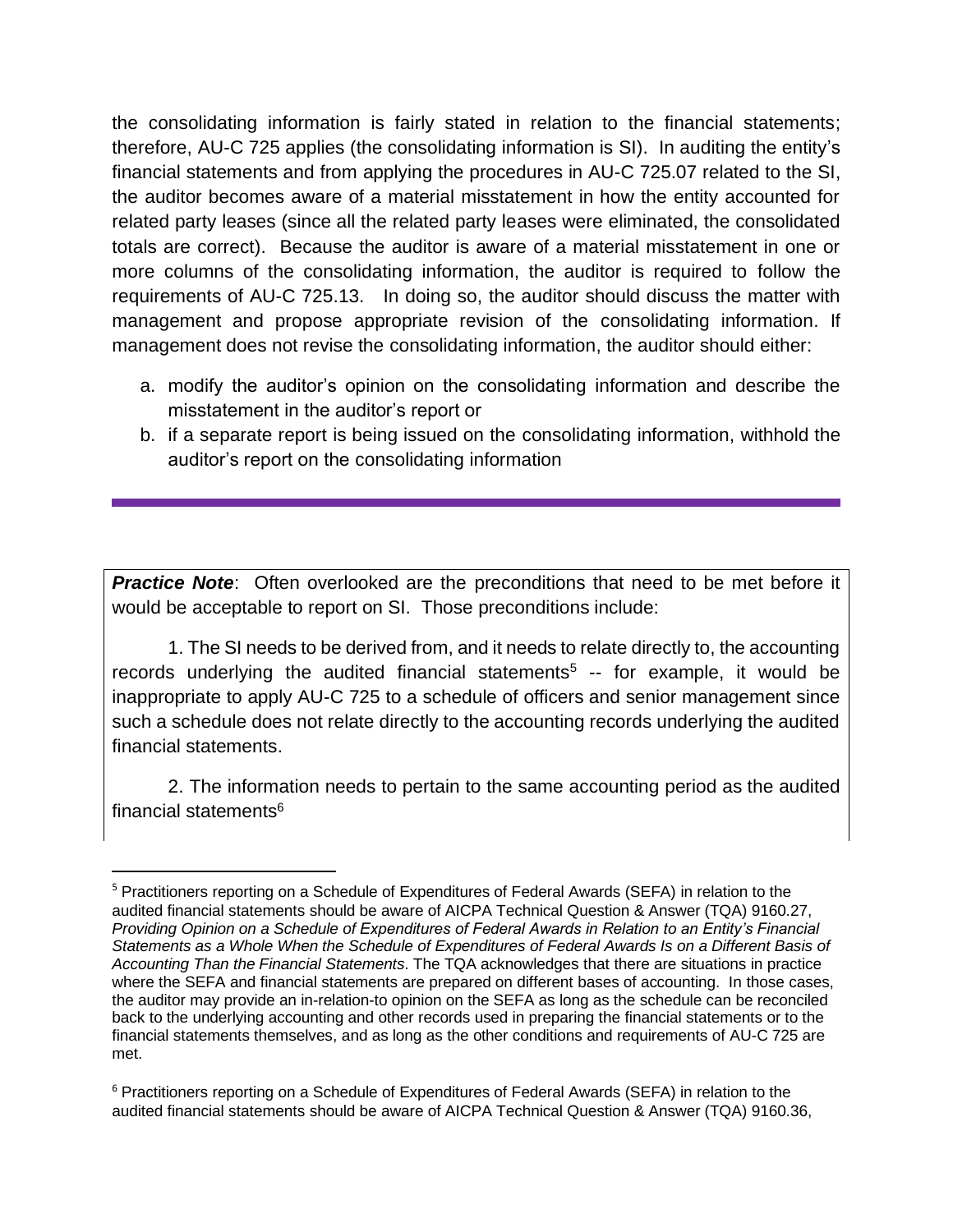3. The information needs to accompany the financial statements, or the statements need to be readily available for end-user access

4. The financial statements themselves need to have been audited, and neither an adverse opinion nor a disclaimer of an opinion was issued on the statements

#### AU-C 730, *Required Supplementary Information*

For purposes of implementing AU-C 730, RSI is defined as information that a designated accounting standard-setter requires to accompany the basic financial statements. This information is not part of the basic financial statements. However, the designated accounting standard-setter has determined that the information is an essential part of financial reporting for placing the basic financial statements in an appropriate operational, economic, or historical context. Additionally, authoritative guidelines have been established for methods of measurement and presentation.

It is not uncommon, especially given certain industry practices and in the governmental accounting and reporting arena, to see information requirements that have been established by designated accounting standard-setters. A frequently encountered circumstance exists when practitioners are performing audit engagements for common interest realty associations (CIRAs). In these circumstances, using the guidance in FASB *Accounting Standards Codification* (FASB ASC) 972, *Real Estate – Common Interest Realty Associations*, financial statements of CIRAs are required to include information disclosing estimates of current or future costs of future major repairs and replacements of all existing components, including estimated amounts required, methods used to determine the costs, the basis for calculations, sources used, and the dates of studies, if any, made for these purposes. Also, as discussed earlier, governmental entities often need to provide SI that is required by GASB accounting technical literature.

**Practice Note:** Remember AU-C 730 only applies to information required by a designated accounting standard setter. Therefore, information required the by U.S. Department of Housing and Urban Development (HUD) or the Federal Deposit Insurance Corporation (FDIC), for example, is not RSI since these two regulators are not designated accounting standard setters. Therefore, AU-C 730 could not apply, although either AU-C 720 or AU-C 725 may apply.

*Reporting on the Provider Relief Fund in the Schedule of Expenditures of Federal Awards in Relation to the Financial Statements in a Single Audit*. The TQA acknowledges that there are situations in practice where the SEFA and financial statements do not align exactly. In those cases, the auditor may provide an in-relation-to opinion on the SEFA as long as the schedule can be reconciled back to the underlying accounting and other records used in preparing the financial statements or to the financial statements themselves, and as long as the other conditions and requirements of AU-C 725 are met.